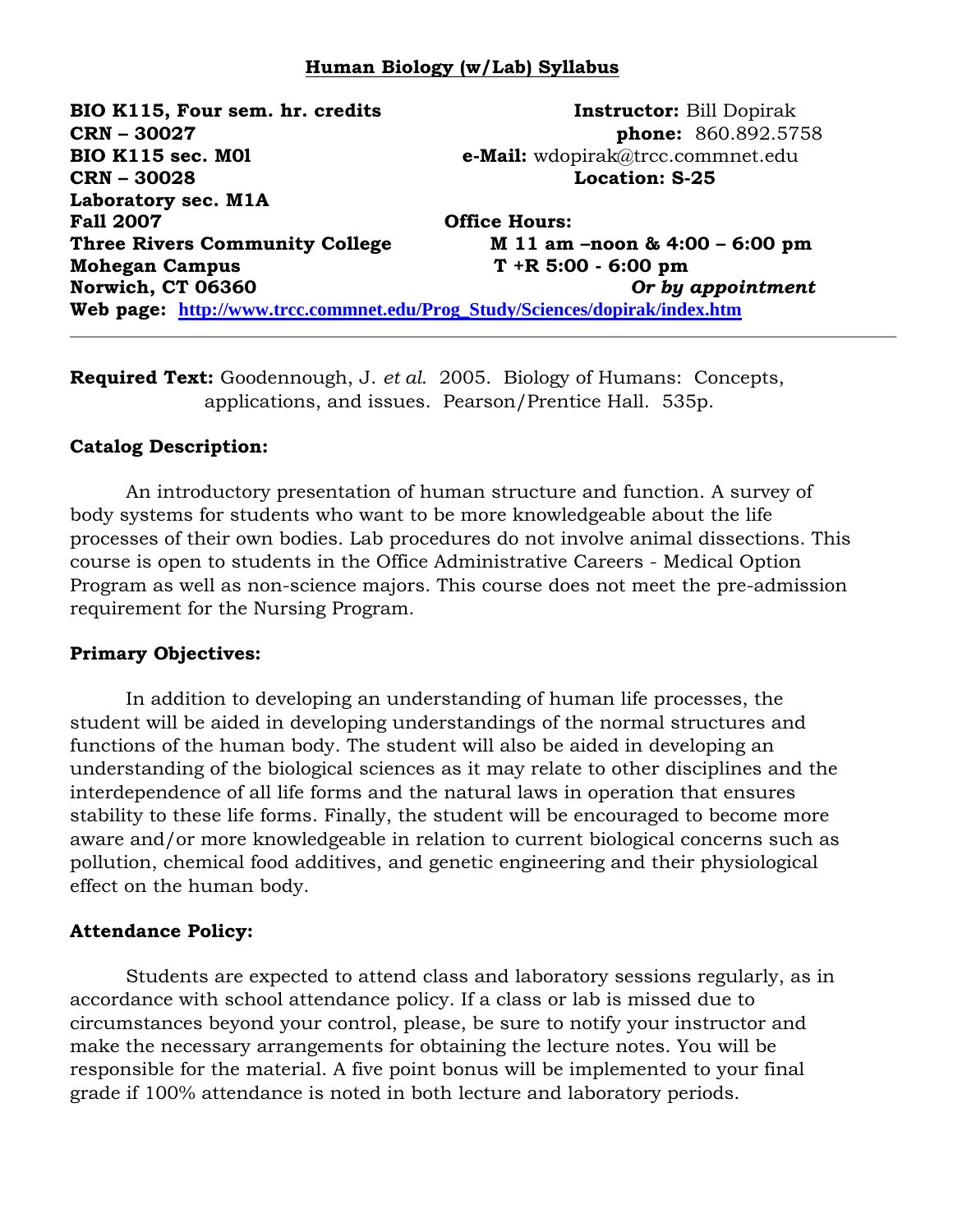#### **Grade Evaluation:**

There will be three examinations and two laboratory practical's. Although the subject matter does tend to build on itself, there will be three non-cumulative examinations. The third exam will be given during Final Exam week. There will be eleven quizzes. The lowest quiz grade will be dropped. Exam and quiz questions will consist of multiple choice and/or short answers. A ten minute oral presentation may also be required included.

### **Grading:**

Final grade will be based on a percentage of the following:

**\*Semester grade** = 3 exams (300 points) + 10 Quizzes (100 points) **£Laboratory grade =** Lab practicals (200 points)+ 8 Lab reports (80 points)

#### **Final Grade:**

| $100.0 - 99.0 = A$  | $79.4 - 77.5 = C +$ |
|---------------------|---------------------|
| $98.9 - 93.5 = A$   | $77.4 - 72.5 = C$   |
| $93.4 - 90.5 = A$   | $72.4 - 69.5 = C$   |
| $90.4 - 87.5 = B +$ | $69.4 - 63.5 = D +$ |
| $87.4 - 84.5 = B$   | $63.4 - 59.5 = D$   |
| $84.4 - 79.5 = B -$ | $59.4 - 00.0 = F$   |
|                     |                     |

### **College Withdrawal Policy:**

A student who finds it necessary **to** discontinue a course once class has met must provide written notice to the registrar. Withdrawal forms are available at the Registrar's office on both campuses and the office at the Sub-base. Non-punitive "W" grades are assigned to any withdrawal requested before the various unrestricted withdrawal deadlines, **See Registrar for dates.** After that period, a student wishing to withdraw must obtain written authorization of the instructor to receive a 'W' grade on their academic record, non-punitive grade indicating termination of class participation. Students who do not withdraw, but stop attending will receive a grade of "F" for the final grade. Students are advised that withdrawal from 50% or more of their classes will result in being placed on Progress Probation for the following semester. Eligibility for refund of tuition is based upon date of withdrawal when received by the Registrar. Verbal withdrawals cannot be accepted.

### **Disabilities Statement:**

If you have a hidden or visible disability that may require classroom or testtaking modifications, please see me as soon as possible.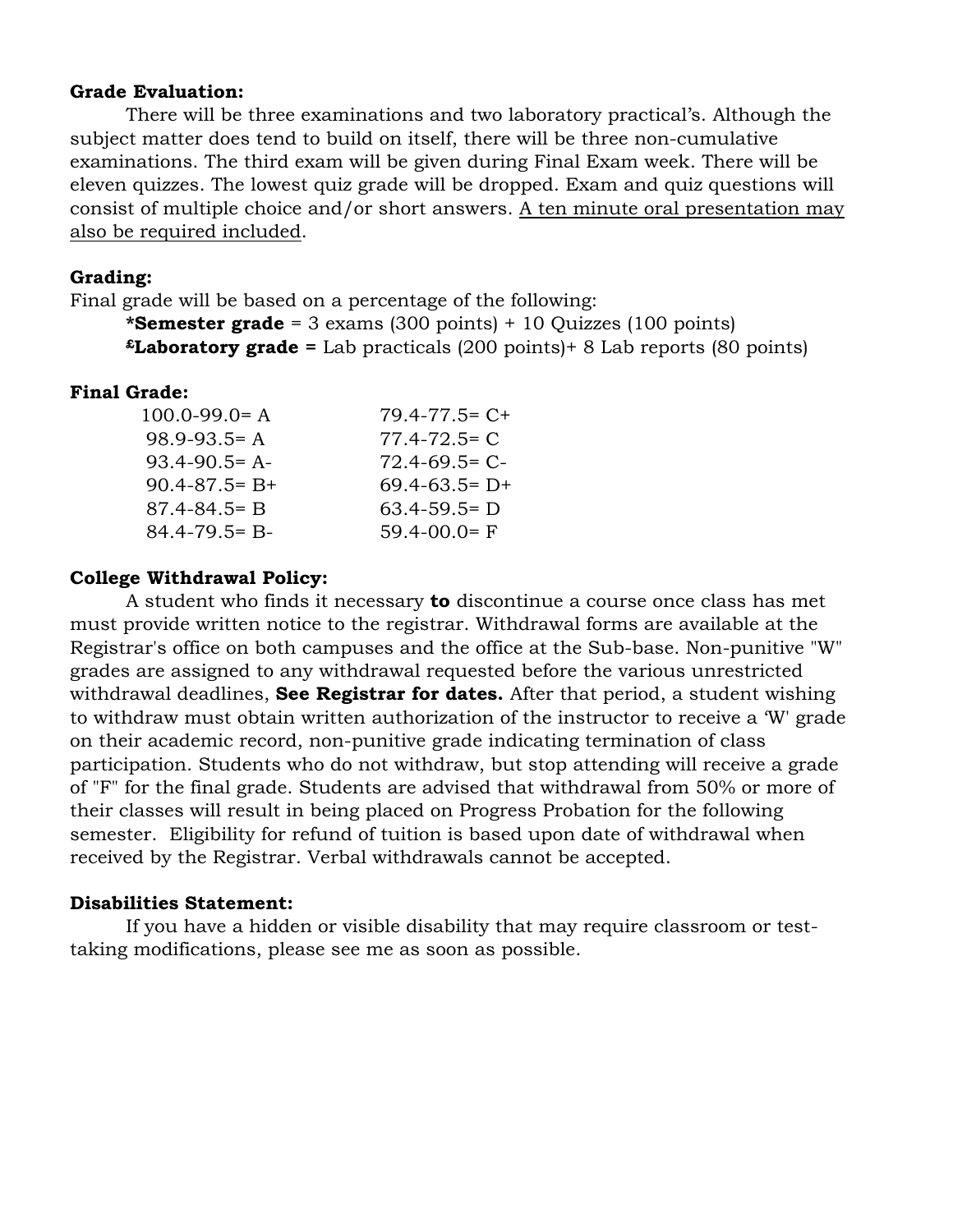### **BIO K115 Human Biology w/Lab (Fall 2007) Tentative Lecture and Laboratory Schedule Lecture: Wednesdays (6:30-9:30pm) Room 216 Laboratories: Mondays (6:30-9:30pm) Room 214**

| <b>Topic</b>                                                       | <b>Week</b> | <b>Chapter</b>                             |
|--------------------------------------------------------------------|-------------|--------------------------------------------|
| Biological organization                                            | (1)         | 1 & 2                                      |
| Chemical organization of life                                      |             | <b>LAB- Scientific Method</b><br>2 & 3     |
| Chemistry and life (cont.)<br><b>Quiz 1: Cellular organization</b> | (2)         | LAB- Use of the microscope<br>з            |
| <b>Tissues</b><br><b>Quiz 2:</b> Skin, and organ systems           | (3)         | <b>LAB- Cellular biology</b>               |
| Musculoskeletal system<br>Quiz 3: Review for Exam I                | (4)         | 4<br><b>LAB-</b> Identification of tissues |
| <b>EXAM 1</b><br>Musculoskeletal system (cont.)                    | (5)         | 5<br>LAB- Skeletal anatomy                 |
| <b>Quiz 4: Blood</b><br>Cardiovascular system                      | (6)         | 6<br><b>LAB- Muscular anatomy</b>          |
| <b>Quiz 5:</b> Cardio system (cont.)<br>Lymphatic system           | (7)         | 11 & 12<br><b>LAB- Cardiology</b>          |
| <b>Quiz 6: Immunity</b><br>Respiratory system                      | (8)         | 13<br><b>LAB- Respiratory</b><br>14        |
| <b>Quiz 7:</b> Nervous system                                      | (9)         | <b>LAB-</b> Special senses                 |
| <b>Quiz 8:</b> Nervous system (cont.)<br>Review for exam II        | (10)        | 8 & 9<br>Open lab                          |
| <b>EXAM II</b><br>Endocrine system                                 | (11)        | 10<br><b>LAB PRACTICAL</b>                 |
| <b>Quiz 9:</b> Digestive System<br><b>Cellular Respiration</b>     | (12)        | Lab- Urogenital system<br>15               |
| Quiz 10:<br>Urinary system                                         | (13)        | Lab- Inheritance<br>16 & 17                |
| Quiz 11:<br>Reproductive system                                    | (14)        | <b>LAB- Cellular Division</b>              |
| <b>Quiz 12:</b> Review for Final Exam                              | (15)        | <b>FINAL EXAM</b>                          |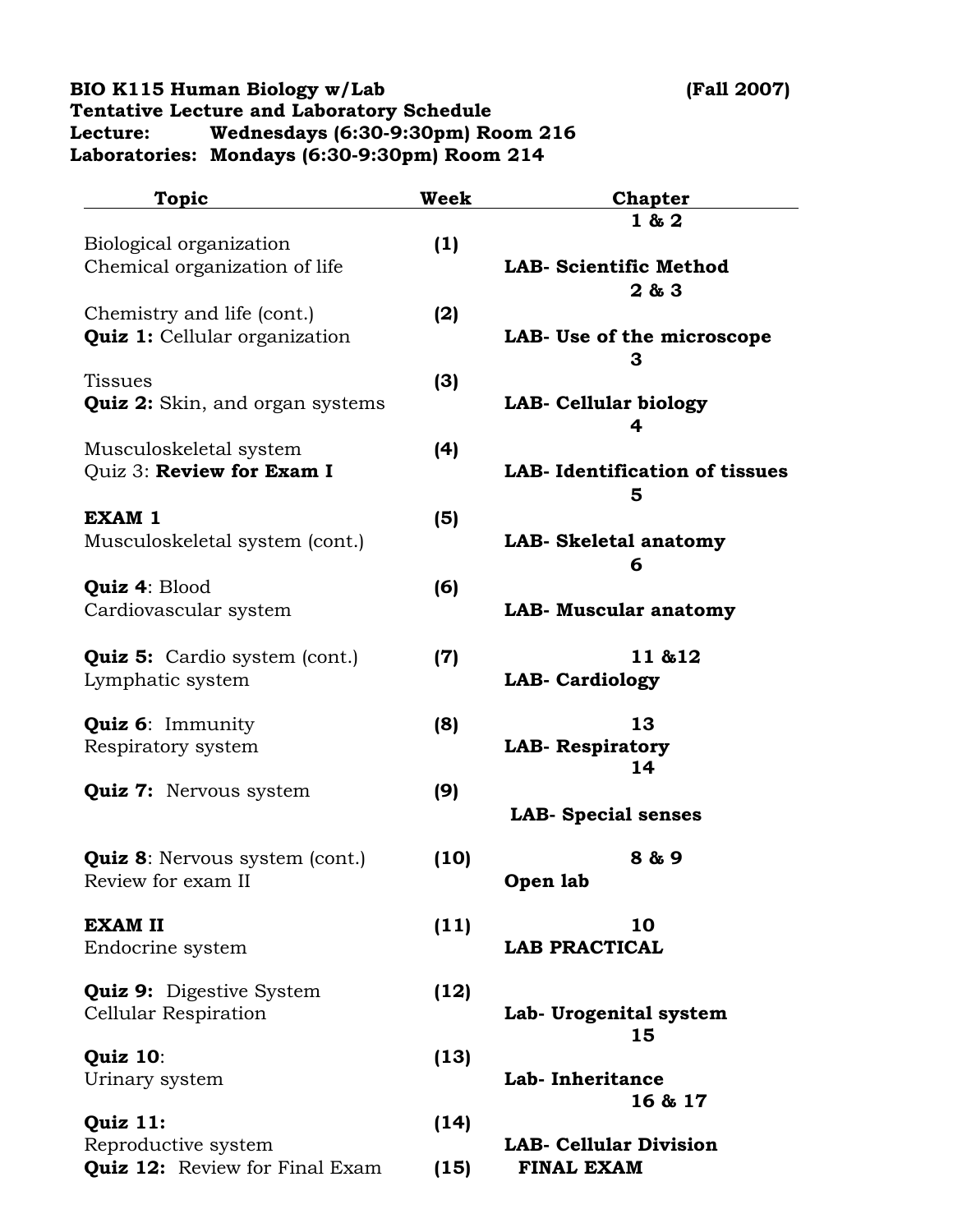# **Human Biology BIO K115**

## **Topical Outline**

- **I** Biological organization
	- **a)** characteristics of life
	- **b)** organizational schemes of life
	- **c)** scientific method
- **II** Chemical organization of life
	- **a)** structure of matter
	- **b)** atoms, molecules, and bonding of the elements
	- **c)** organic versus inorganic compounds
	- **d)** groups of bioorganic molecules of humans
	- **e)** energy and metabolism

### **III** Cellular organization

- **a)** the cell theory
- **b)** organelles and cellular structure
- **c)** mitosis and meiosis
- **d)** plasma membranes and chemical transport through them
- **e)** cellular respiration
- **IV** Human structural organization
	- **a)** tissues
	- **b)** organs
	- **c)** systems and homeostasis
	- **d)** body cavities and membranes
- **V** Coordinating mechanisms of the human body
	- **a)** nervous system
	- **b)** sensory system
	- **c)** endocrine system
- **VI** Human support and locomotion
	- **a)** skeletal system
	- **b)** muscular system
- **VII** Human life support mechanisms
	- **a)** digestive system
	- **b)** cardiovascular system
	- **c)** immune system
	- **d)** respiratory system
	- **e)** excretory system
- **VII** Human reproduction and development
	- **a)** meiosis and gametogenesis
	- **b)** male and female reproductive systems
	- **c)** human development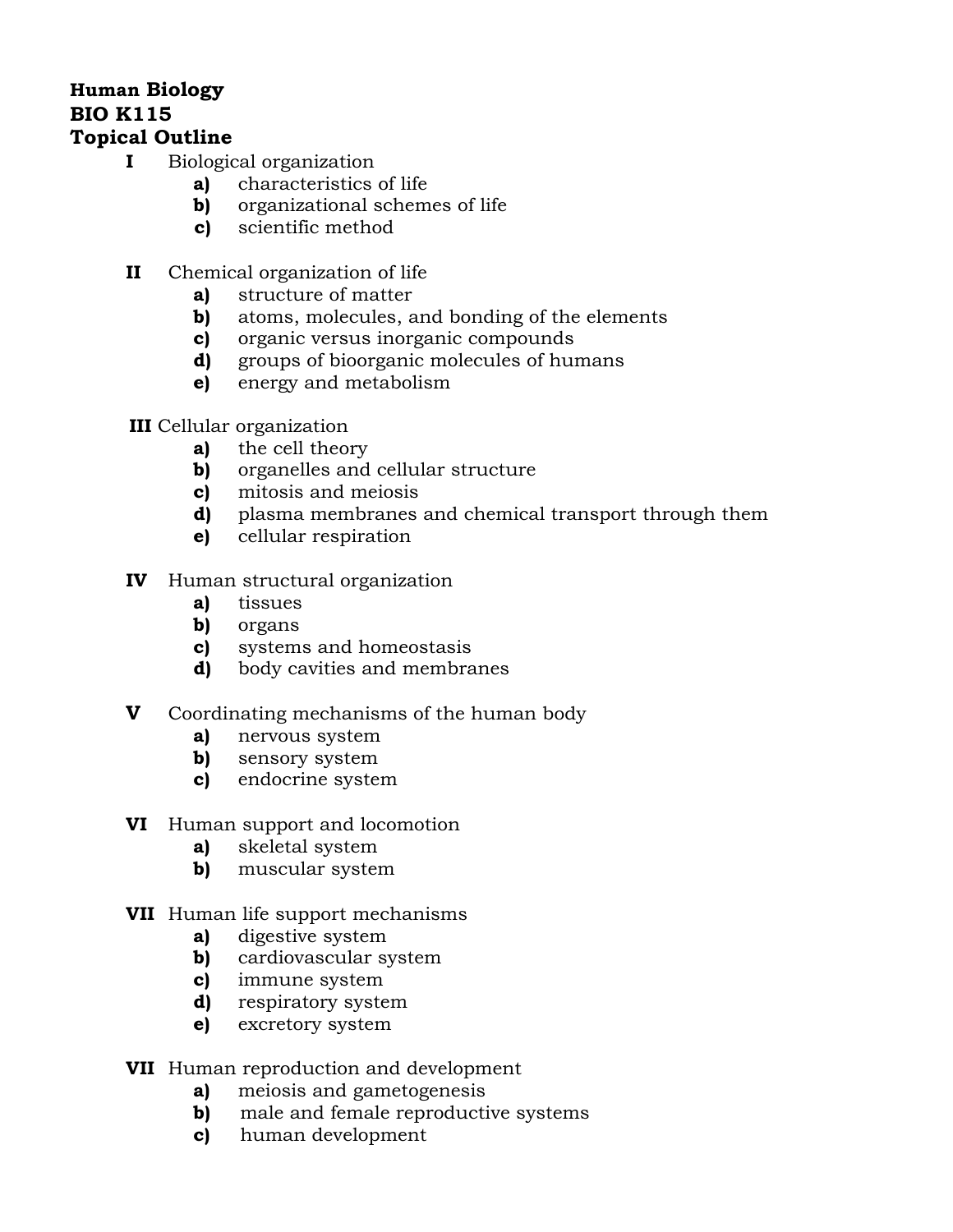- **XI** Human genetics
	- **a)** chromosomal inheritance
	- **b)** molecular genetics
	- **e)** gene inheritance
	- **d)** genetic disorders

# **Specific Objectives of the Course:**

Upon completion of this course, the student should be able to correctly answer questions about or discuss ideas and issues associated with the following objectives.

- **A)** Describe biological organization:
	- **1.** Be able to discuss characteristics of life and relate human characteristics to them.
	- **2.** Describe the basic organizational schemes of living organisms.
	- **3.** Describe the scientific method of inquiry.
- **B)** Describe the chemical organization of living organisms:
	- **1.** Distinguish between matter and energy.
	- **2.** Discuss the organizational aspect of matter.
	- **3.** Distinguish between organic and inorganic compounds.
	- **4.** Describe and identify the four major groups of bioorganic compounds making up humans.
	- **5.** Describe and identify the major groups of inorganic compounds making up humans.
	- **6.** Define metabolism.
- **C)** Describe cellular structure and function:
	- **1.** Discuss the importance of cells.
	- **2.** List and describe the major structural aspects of cells
	- **3.** Describe and list the major organelles of cells.
	- **4.** Describe mitosis.
	- **5.** Describe the plasma membrane structure.
	- **6.** Discuss methods of nutrient and chemical transport into and out of cells.
	- **7.** Briefly describe cellular respiration.
- **D)** Describe basic human structural organization:
	- **1.** Describe the functions, structure, classification, and identification of tissues.
	- **2.** Define organs and using skin as an example, describe its basic structure.
	- **3.** Relate cell, tissue, organ, organ system, and homeostasis to human organization.
	- **4.** Describe body cavities and their lining membranes.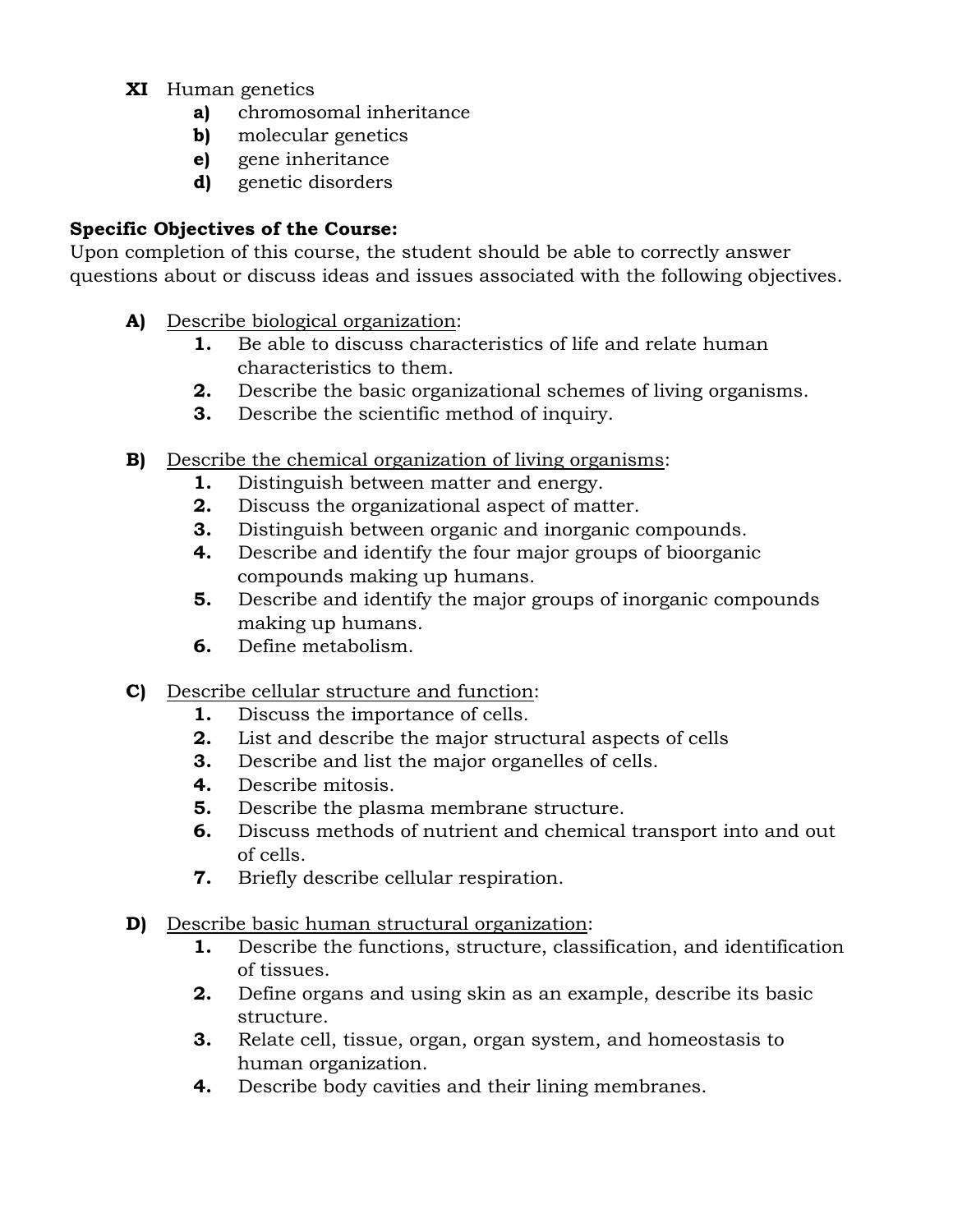# **Specific Objectives (cont.)**

- **E)** Discuss mechanisms for coordinating the human body by describing:
	- **1.** The human nervous system by:
		- **a.** Describe neurons, impulses, and synapses.
		- **b.** Describe the organization of the central nervous system.
		- **c.** Describe the organization of the peripheral nervous system.
		- **d.** Describe sense receptors with a focus on the ear and the eye.
		- **2.** The human endocrine system by:
			- **a.** Defme hormones and describe their basic method of action and control.
			- **b.** Describe the major endocrine glands and the hormones produced by them.
- **F)** Describe the support and locomotion mechanisms of the human body by describing the skeletal and muscular system:
	- **1.** Describe functions of overall bone structure.
	- **2.** Identify the bones of the human skeleton.
	- **3.** Classify joints and joint movement.
	- **4.** Describe functions of and overall structure of a muscle.
	- **5.** Describe the basic mechanics of muscle contraction.
	- **6.** Be able to identify the major muscles of the muscular system.
- **G)** Describe the major life-support mechanisms of the body by discussing the following:
	- **1.** Describe the process of digestion:
		- **a.** Discuss the basic anatomy of the G-I tract.
		- **b.** Describe the digestion and absorption of food.
	- **2.** Describe the cardiovascular system:
		- **a.** Discuss the flinctional and structural organization of the circulatory pathway.
		- **b.** Describe the structure of the heart and discuss how its beat is maintained.
		- **c.** Describe the circulation of blood through the body.
		- **d.** Describe the structure and function of blood.
	- **3.** Describe the basic mechanics of immunity.
	- **4.** Describe the makeup of the respiratory system:
		- **a.** Describe the airway.
		- **b.** Describe the mechanics of breathing.
		- **c.** Describe the exchange of oxygen and carbon dioxide gases
	- **5.** Describe the organization of body fluids and their maintenance:
		- **a.** Organize the body into fluid compartments and discuss their mechanics of balance.
		- **b.** Describe the urinary system.
		- **c.** Describe the process of urine formation.